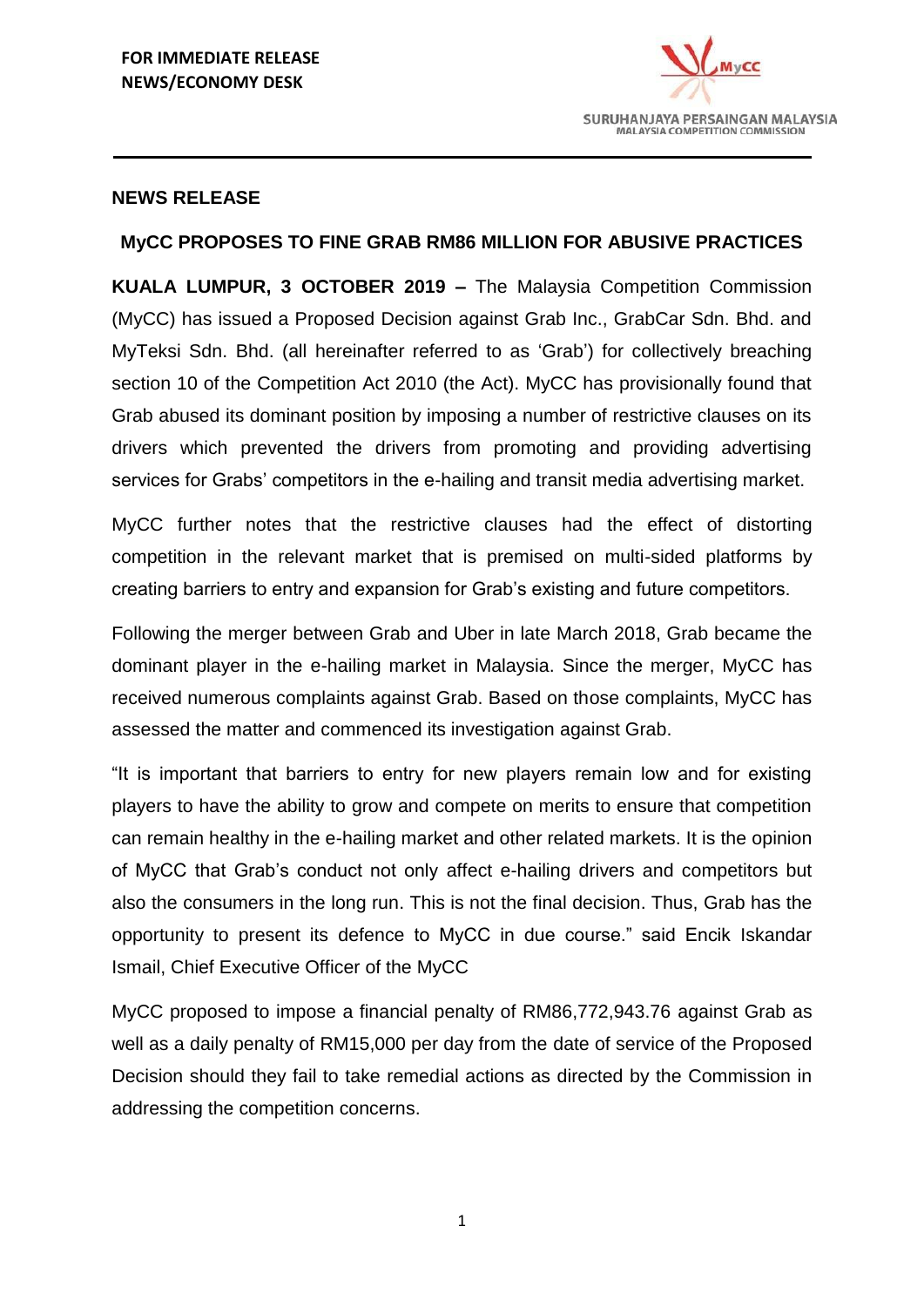

The Proposed Decision which is issued in line with Section 36 of the Act is a written notice setting out the facts on which MyCC makes its assessment and its reasons for arriving at the Proposed Decision. It is issued to the enterprises concerned to assist them in making representations and provide any other information to support their representations to the Commission.

In this regard, the enterprise concerned has thirty days (30) from the date of receipt of the Proposed Decision to make their representations to the Commission. The Commission will then make its final decision under section 39 or 40 of the Act after it has considered the said representations and all the available information and evidence. The Act 2010 came into force on 1 January 2012 and as such, businesses ought to have complied with the provisions of the Act.

--end--

**For media enquiries, please contact:** Noor Khalijah Mazlan, Tel +603 2273 2277 (ext 702), Email[:khalijah@mycc.gov.my](mailto:khalijah@mycc.gov.my) **Communications and Advocacy Division Malaysia Competition Commission**

# **About Malaysia Competition Commission (MyCC)**

Established in June 2011, MyCC is an independent body responsible for enforcing the Competition Act 2010, which was implemented to create healthy competition which would, in turn, stimulate productivity and innovation, thus creating wider choices of products for consumers with better quality and competitive prices.

The Act applies to all commercial activities undertaken within and outside of Malaysia that affect competition in the Malaysian market. It provides a regulatory framework including powers to investigate, adjudicate and impose penalties on the infringing parties.

For more information on the Act and MyCC activities, log on to [www.mycc.gov.my.](http://www.mycc.gov.my/)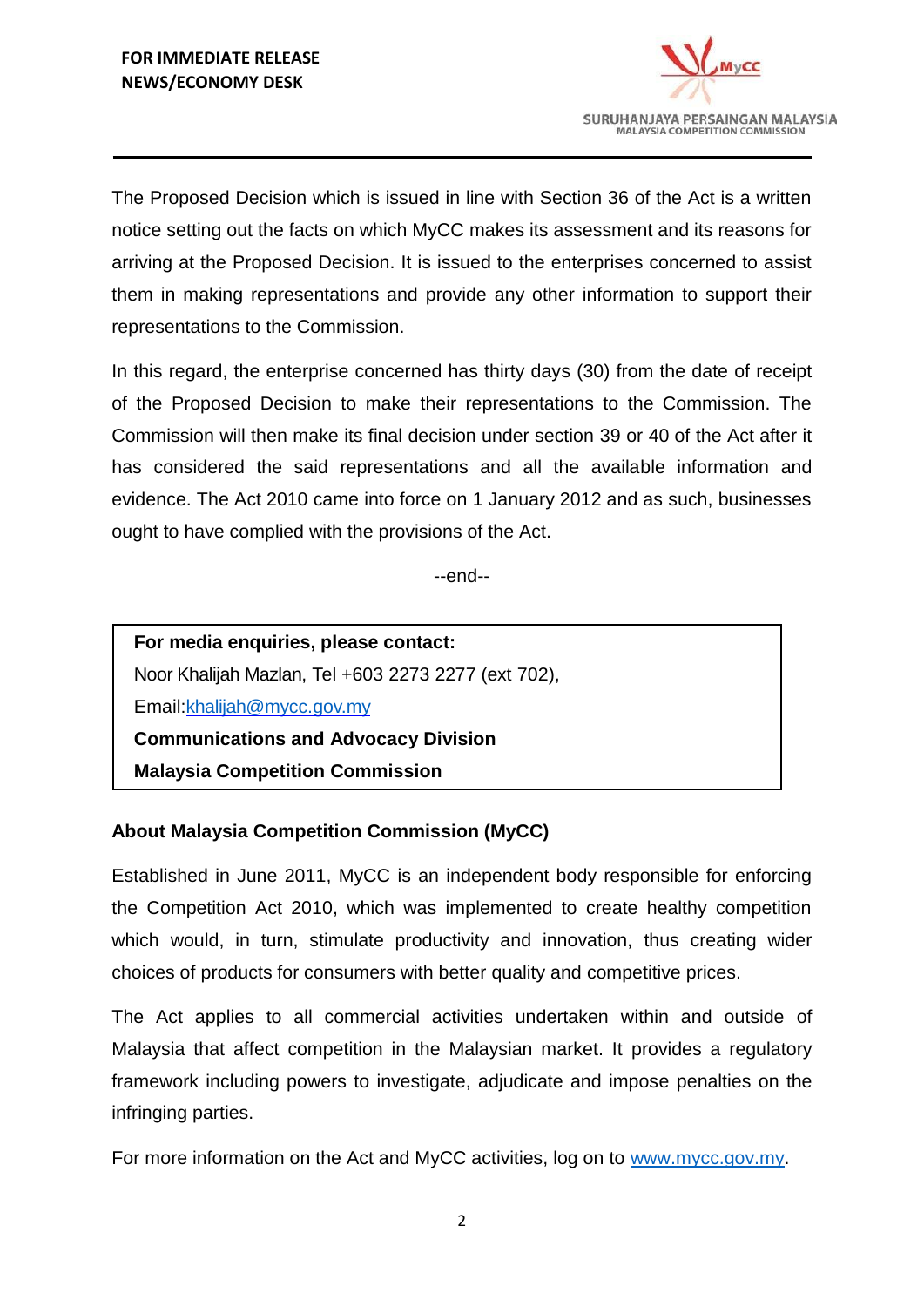

### **EDITOR'S NOTES:**

### **Extract from Section 10 of Competition Act 2010:**

# **Abuse of Dominant Position**

# **Abuse of Dominant Position is Prohibited**

10. (1) An enterprise is prohibited from engaging, whether independently or collectively, in any conduct which amounts to an abuse of a dominant position in any market for goods or services.

(2) Without prejudice to the generality of subsection (1), an abuse of a dominant position may include:

- (a) directly or indirectly imposing unfair purchase or selling price or other unfair trading condition on any supplier or customer;
- (b) limiting or controlling—
	- (i) production;
	- (ii) market outlets or market access;
	- (iii) technical or technological development; or
	- (iv) investment, to the prejudice of consumers;
- (c) refusing to supply to a particular enterprise or group or category of enterprises;
- (d) applying different conditions to equivalent transactions with other trading parties to an extent that may—
	- (i) discourage new market entry or expansion or investment by an existing competitor;
	- (ii) force from the market or otherwise seriously damage an existing competitor which is no less efficient than the enterprise in a dominant position; or
	- (iii) harm competition in any market in which the dominant enterprise is participating or in any upstream or downstream market;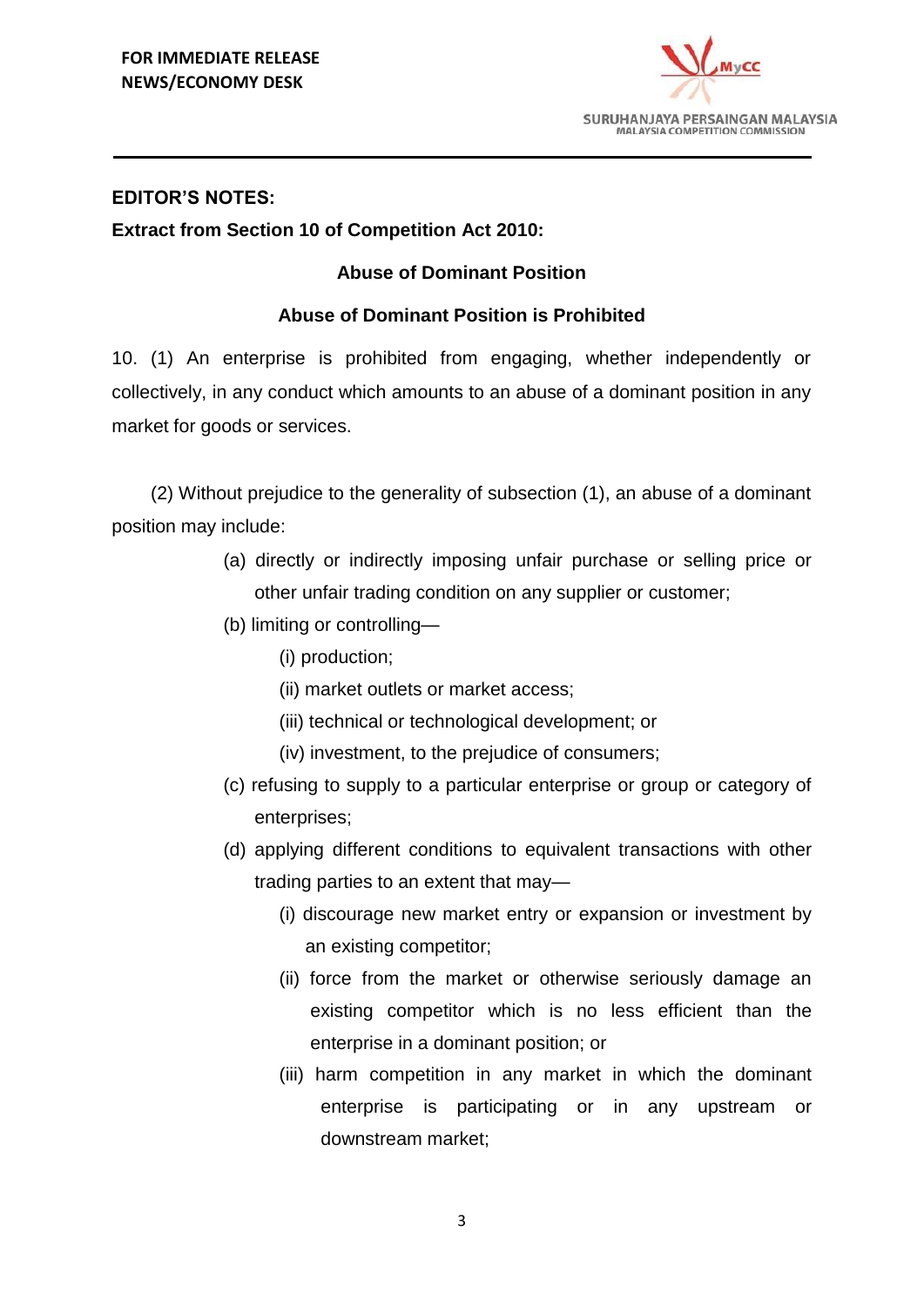

- (e) making the conclusion of contract subject to acceptance by other parties of supplementary conditions which by their nature or according to commercial usage have no connection with the subject matter of the contract;
- (f) any predatory behaviour towards competitors; or
- (g) buying up a scarce supply of intermediate goods or resources required by a competitor, in circumstances where the enterprise in a dominant position does not have a reasonable commercial justification for buying up the intermediate goods or resources to meet its own needs.

(3) This section does not prohibit an enterprise in a dominant position from taking any step which has reasonable commercial justification or represents a reasonable commercial response to the market entry or market conduct of a competitor.

(4) The fact that the market share of any enterprise is above or below any particular level shall not in itself be regarded as conclusive as to whether that enterprise occupies, or does not occupy, a dominant position in that market.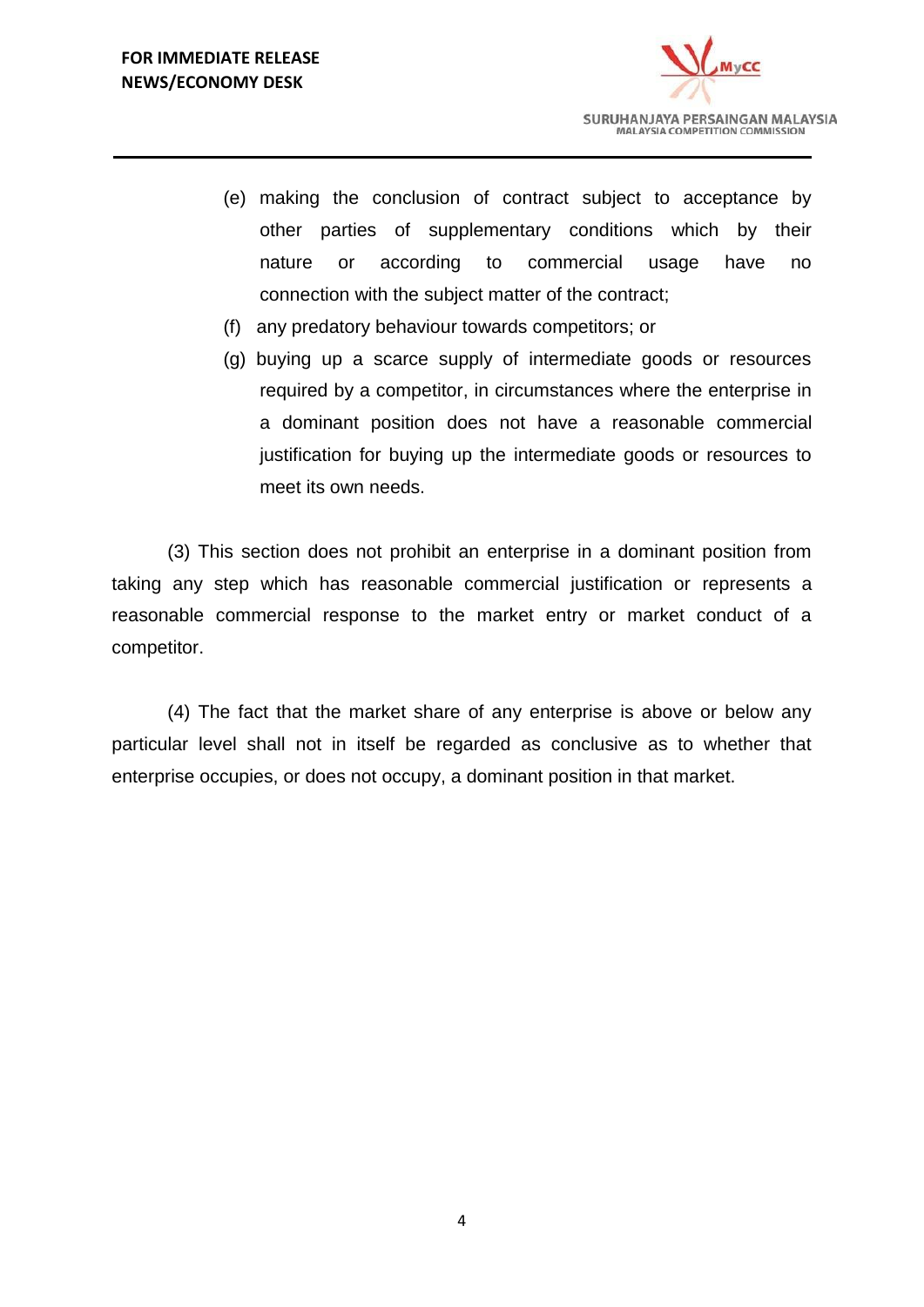

# **Extract from Section 36 of Competition Act 2010:**

**36.** (1) If, after the completion of the investigation, the Commission proposes to make a decision to the effect that one of the prohibitions under Part II has been or is being infringed, the Commission shall give written notice of its proposed decision to each enterprise that may be directly affected by the decision.

- (2) The notice shall—
- *(a)* set out the reasons for the Commission's proposed decision in sufficient detail to enable the enterprise to whom the notice is given to have a genuine and sufficient prospect of being able to comment on the proposed decision on an informed basis;
- (b) set out any penalties or remedial action that the Commission proposes to apply; and
- (c) inform each enterprise to whom the notice is given that the enterprise may, within such reasonable period as may be specified in the notice—
	- (i) submit written representations to the Commission; and
	- (ii) indicate whether the enterprise wishes to make an oral representation before the Commission.

#### **Extract from Section 39 of Competition Act 2010:**

**39.** Where the Commission has made a decision that there is no infringement of a prohibition under Part II, the Commission shall, without delay, give notice of the decision to any person who is affected by the decision stating the facts on which the Commission bases the decision and the Commission's reason for making the decision.